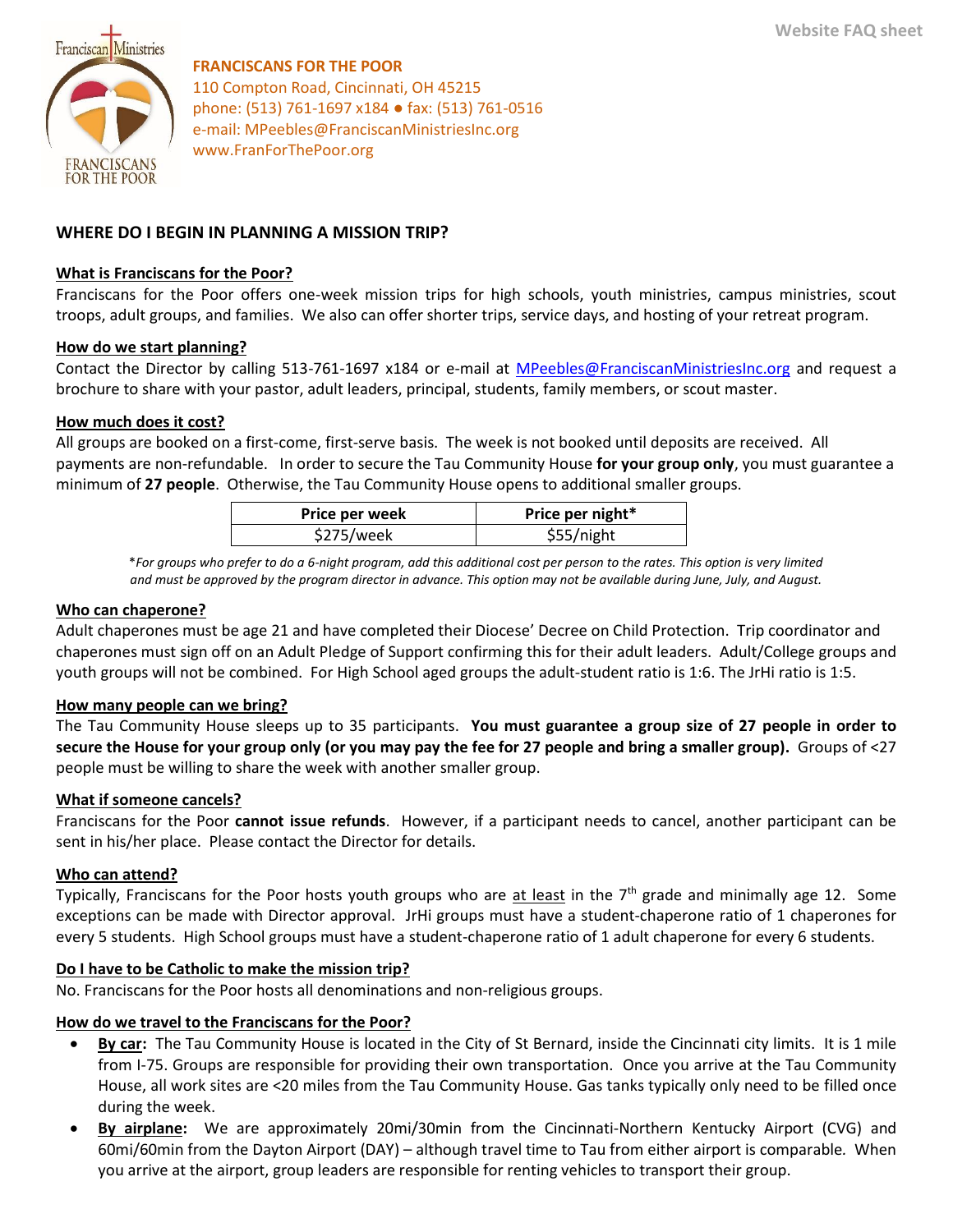# **COMMUNITY LIVING**

# **Where will we live?**

Tau Community House, formerly the Convent at St Clement Church - 4523 Park Place, St Bernard, OH 45217

## **What are the sleeping accommodations?**

Participants have separate floors for men and women at the Tau Community House. Each bedroom has 2-5 beds, fans, and a sink. Community bathrooms are located on each sleeping floor with 2 toilets and 2 showers in each bathroom. Depending on the number of participants, chaperones may be assigned to their own bedroom. Separate rooms for adults and teens. All beds are twin size. To allow ample rest to be able to work the next day, we suggest that lights are out by 11pm each evening.

# **What is there to do at Tau Community House?**

The Tau Community House has an array of simple games and activities available at the house and in the neighborhood:

- Table tennis, air hockey, ping pong, foosball in the basement
- board games, card games, jig-saw puzzles in the community dining room
- St. Bernard City Pool is available in the summer free of charge
- St Bernard City Park is 1 block north and offers a playground, ball fields, basketball courts, and Frisbee golf
- a limited supply of Frisbees, whiffle ball, and kick balls are at the House some groups choose to bring their own

# **Are linens provided?**

Each participant is provided fitted and flat sheets, a pillow with pillow case, and one quilt. We provide wash cloths, bath mats, bath towels, hand towels, and kitchen linens. To keep our costs low, prior to departure, each participant will be asked to: launder their bath towels; re-make his/her own bed with fresh linens; assist in preparing/cleaning the House for the next group. FFTP Staff launders all sheets.

## **What will we eat?**

- Breakfast is self-serve and consists of fresh fruit, toast, oatmeal, and dry cereal. Beverages include hot tea, coffee, hot chocolate, milk, orange juice, and apple juice.
- Lunch is self-pack and typically consists of a turkey, ham, or PBJ sandwich; a piece of seasonal fruit (ie: banana, apple, orange); carrot/celery sticks; a salty snack; cookies. Franciscans for the Poor provides coolers, lunch bags, and ice packs for use. **Please bring a water bottle**.
- Supper is community cooking  $-3-5$  people at a time take turns cooking the main meal. Menu choices are sent to the group leader and s/he chooses the evening meal weeks in advance. Popular choices include: Lasagna, Spaghetti, BBQ Chicken, Fajitas, and Tacos. Vegetarian options are available upon request.
- Some snack items are available for after work groups are encouraged to bring their favorites to share.
- The evening of the speaker, FFTP offers make-your-own ice cream sundaes.

# **WHAT KIND OF WORK WILL WE BE DOING?**

## **Direct Service Worksites:**

These include day care centers, schools for the mentally and physically disabled, soup kitchens, food pantries, homeless shelters, nursing homes, and transitional housing. These sites you will have the opportunity to work and visit with those you serve one-on-one. See "Links" on our website for a sample list of worksites and links to their websites.

## **Indirect Service Worksites:**

These include food pantries, warehouses, or housing rehab such as painting, yard work, cleaning, moving, and minor home repairs. The work done at these sites indirectly serves those in need. Sometimes the client is present and working side-by-side with our volunteers. See "Links" on our website for a sample list of worksites and links to their websites.

## **Will I work at the same site every day?**

What makes Franciscans for the Poor unique is that you will be scheduled to work some place different every day. This allows participants an opportunity to discern where their gifts may lie and how they can utilize their gifts back home at other social service worksites. The sites scheduled for each week are based on the needs of the community. We do our best to provide a variety of indirect and direct sites. We highly recommend participants serve at a combination of indirect and direct service sites. If a group desires the same site all week, we will try to accommodate with enough notice; however, we cannot guarantee this option.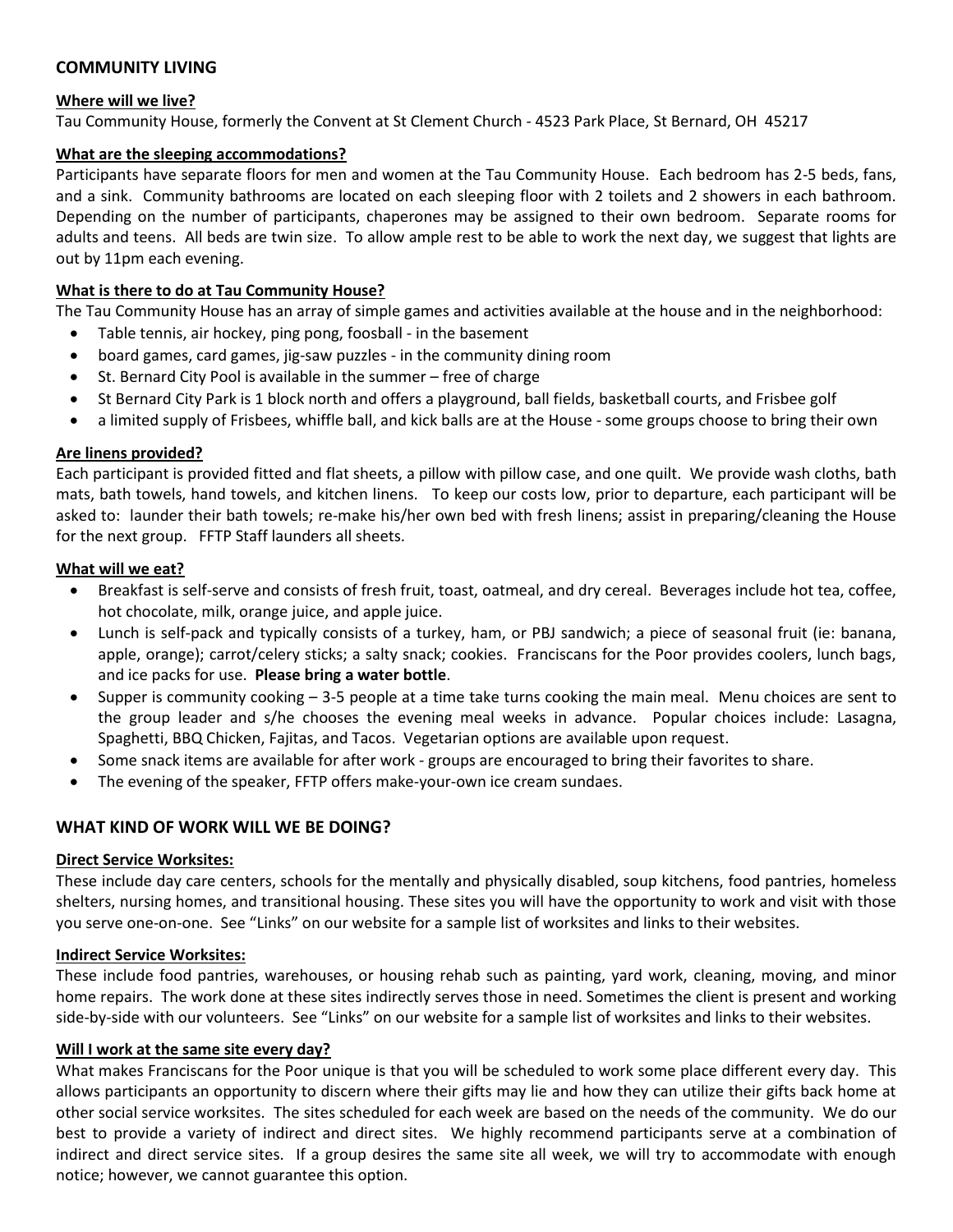## **What hours will we work?**

Most worksites require groups arrive by 9am and stay until 3:30pm. A lunch break is scheduled by the worksite. Some worksites' hours are slightly different (ie: 10am-4pm or 9am-2:30pm).

#### **How will we know where to go?**

We will provide each driver with directions to the worksites each day. You are encouraged to bring a GPS as a back-up.

#### **Will I choose where I work every day?**

The group leader sends the Director the list of people coming on the mission trip and how many are in each vehicle. The Director then schedules the participants at various worksites in Cincinnati. For example, a group of 20 people may be divided into 4 vehicles of 5 people each. The drivers sign up first where s/he will serve (the group will be given 4 choices of worksites each day according to the 4 cars) and then the participants sign up where they will each work each day. It is okay for drivers to take different students each day, but groups sharing the Tau Community House with another group must take only students from their home group in their car each day. Leaders may assign sites if they so choose.

## **WHAT DO WE DO AFTER WORK?**

## **Will there be 'down' time?**

Free time is scheduled from the time you return from work until supper at 6pm. Some participants use this time to shower, nap, read, pray, play games, or swim. If you're scheduled to cook the evening meal, those participants need to allow ample time for supper to be served by 6pm.

## **Will there be time to site-see in Cincinnati?**

If a group chooses to sight see, you are welcome to explore on your own, or we can provide directions and options for some attractions. These include:

- **St. Mary's Basilica** in Covington, Kentucky [www.covcathedral.com](http://www.covcathedral.com/)
- **St. Peter in Chains Cathedral** in the Archdiocese of Cincinnati, Ohio [www.stpeterinchainscathedral.org](http://www.stpeterinchainscathedral.org/)
- **Ault Park** provides a beautiful view of the Ohio River. Weather permitting, groups can pack a picnic lunch and eat there one evening - see Director for details - [www.cincyparks.com/parks-events/central-region/ault-park/index.shtml](http://www.cincyparks.com/parks-events/central-region/ault-park/index.shtml)
- **Krohn Conservatory** has free admission and only open until 5pm. Groups would go there right after work and eat supper later either at Tau Community House or the Picnic in the Park - [www.cincinnatiparks.com/krohn-conservatory](http://www.cincinnatiparks.com/krohn-conservatory)
- **The Cincinnati Art Museum** is free of charge and a \$4 fee for parking. Only open until 5pm (except Wednesdays open until 8pm) - [www.cincinnatiartmuseum.org](http://www.cincinnatiartmuseum.org/)
- **Carew Tower** offers a \$2 elevator ride which provides a view of the City. Only open until 5pm, so groups who choose to do this should plan on a late supper - [www.cincinnatiusa.com/attractions/detail.asp?AttractionID=83](http://www.cincinnatiusa.com/attractions/detail.asp?AttractionID=83)
- **Cincinnati Reds Baseball** some groups choose to take a free night and attend a professional baseball game when the Reds are in town. Check their website for current schedule and ticket prices. Group sales are also available [cincinnati.reds.mlb.com/ticketing/index.jsp?c\\_id=cin](http://cincinnati.reds.mlb.com/ticketing/index.jsp?c_id=cin)
- **Cincinnati Zoo** some groups choose to go to the Cincinnati Zoo the day of departure. Group tickets are available [www.cincinnatizoo.org](http://www.cincinnatizoo.org/)
- **Skating on the Square** downtown Cincinnati on Fountain Square offers ice skating for a nominal skate rental and admission fee. This is typically offered nightly from Thanksgiving - January 31<sup>st</sup> - [www.myfountainsquare.com](http://www.myfountainsquare.com/)
- **Music on the Square** downtown Cincinnati on Fountain Square offers a live band most nights of the week during the summer. Free admission - [cincinnatiusa.com/Attractions/detail.asp?AttractionID=559](http://cincinnatiusa.com/Attractions/detail.asp?AttractionID=559)
- **Graeter's Ice Cream** known nationally and shipped on dry ice to Oprah [www.graeters.com](http://www.graeters.com/)
- For groups who choose to add a day to their trip for site-seeing, we recommend this website for more information on activities available in Greater Cincinnati - [www.cincinnatiusa.com/Attractions/index.asp?AttCatID=40&season=holidays](http://www.cincinnatiusa.com/Attractions/index.asp?AttCatID=40&season=holidays)

## **WHAT PROGRAMMING DOES FRANCISCANS FOR THE POOR OFFER?**

## **Speaker from the Greater Cincinnati Coalition for the Homelessness:**

Franciscans for the Poor provides the opportunity to spend the evening with an individual who has experienced homelessness. This speaker comes to the Tau Community House and tells his/her personal story. S/he talks honestly, openly answers participant questions, and offers insights and suggestions on how one might help those currently experiencing homelessness. Free of charge.